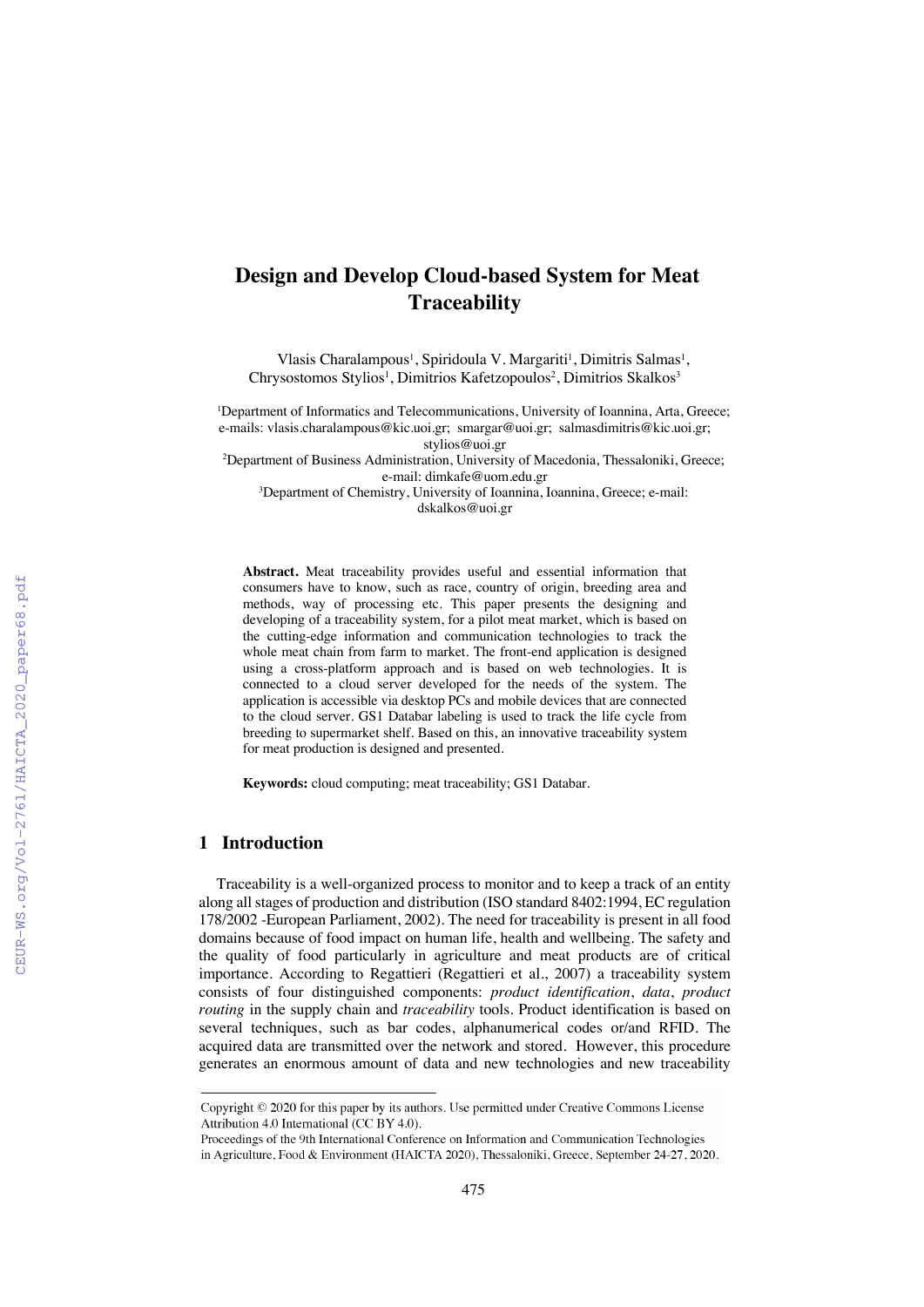

architectures with limitless storage capacity and the ability for parallel processing are needed (Bo and Wang, 2011).

**Fig. 1.** Summarizing the cloud-based traceability architecture.

This paper aims to present a cattle/beef traceability system for a pilot Greek meat market, that tracks the whole chain of production and distribution of meat from farm to the final product sold on the shelf of the supermarket. The system encompasses mobile devices, desktops computers and cloud-based technology.

The data are stored in the cloud-based server and are transmitted to the users with the use of cloud computing technologies, giving them the option to access the data remotely. Cloud computing is a distributed system that shares resources with users. Thus, it can satisfy the requirements for massive storage resources (Shen et al., 2018), powerful data processing, low response time and accessible cost (Hu et al., 2017). Cloud computing supports real-time interactions, location of services within the internet, and strong computational and storage capabilities (Xu et al., 2015).

We implement an application appropriate for handling traceability data for desktop computers and mobile devices that are used by the users at each step of the traceability chain to capture vital information. It consists of a user-friendly interface application and it is used to capture and send the traceability data to the cloud server.

This paper is organized as follows: Section 2 describes the proposed system architecture and its main components. Section 3 presents the proposed methodology and applied techniques mainly based on web technologies. Conclusions and future work are presented in Section 4.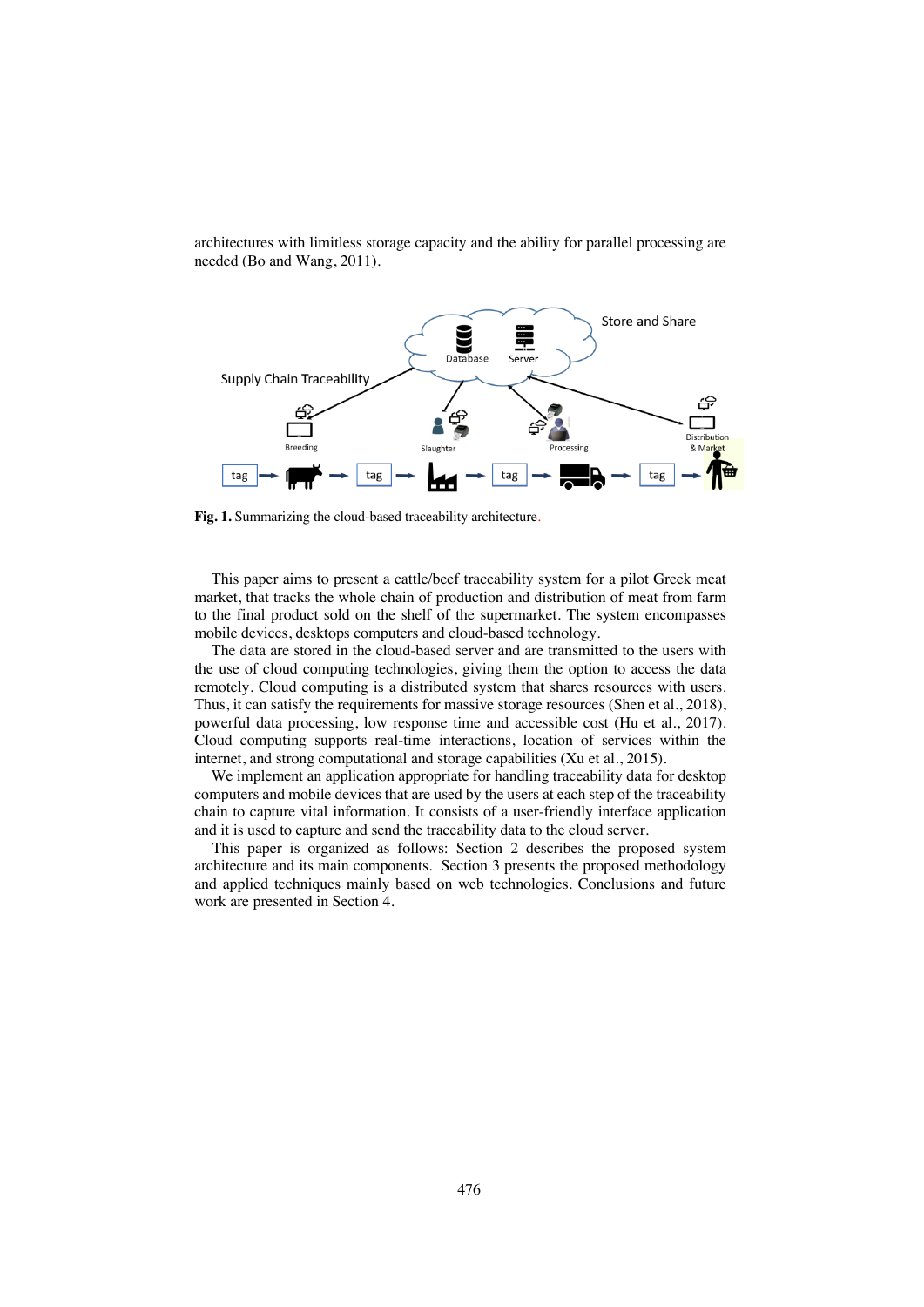# **2 Proposed Traceability Architecture**

#### **2.1 System structure**

In this work, we present the design and the development of an integrated traceability system for cattle/beef products to monitor and trace the whole process from "farm-tofork" following users' requirements and EU's Food Law. Our approach is a generally applicable and adaptable traceability solution. A general system architecture is shown in Fig. 1. Based on the Regattieri model (Regattieri et al., 2007) traceability system consists of elements to *capture*, *store* and *process* data while keeping records for the path followed for a product in its life cycle.

At the bottom layer or the data capture layer, are mainly smartphones, mobile devices and alternatively desktop PCs to perform traceability tasks (e.g., store the data and capture the information). Selected information is gathered by the tag of GS1 Barcode. All collected data are directly sent to the above layer, the data store and the share layer, where the cloud is residing. Here, data are stored, processed and shared. Cloud-based traceability allows the identification of entities and tracking of their routes through the supply chain (El Madhoun and Guenane, 2014). Applying cloud computing to traceability data makes the traditional food traceability system "wise" and inherits to it their characteristics, for example, on-demand resource sharing, convenience, ubiquitous, low costs and interoperability (Qi and Tao, 2019). This facilitates the use of the traceability system by various users, expert and non-expert using a common device, the mobile device.

The mobile device is a key component in architecture as it provides users with internet access, barcode scanning capabilities, and positioning technologies (Daurer et al., 2013). Using a mobile device, the system operators make the identification process more quickly, the information acquisition simplest and data transmission faster.



**Fig. 2.** Summarizing the software architecture of traceability system.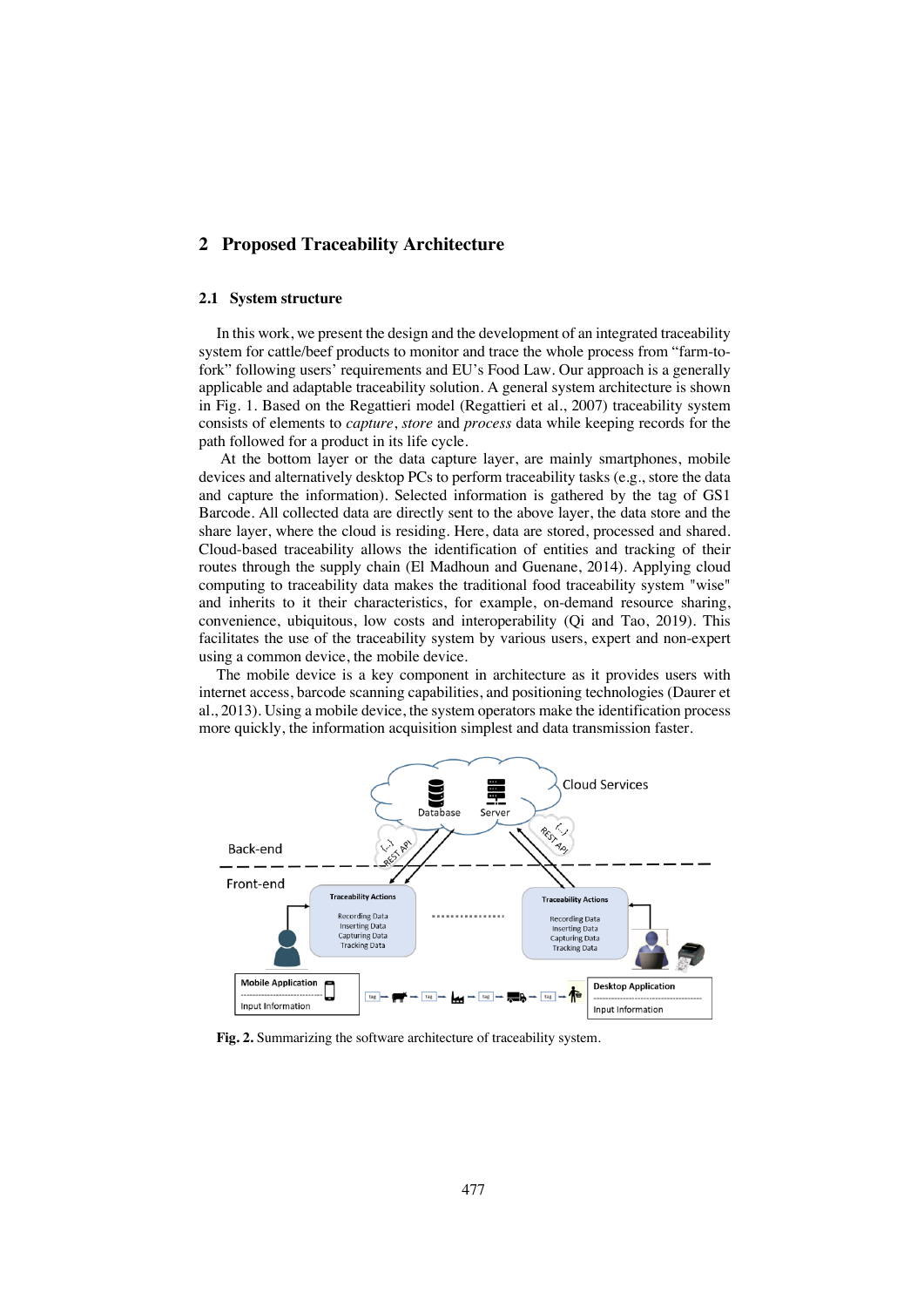#### **2.2 Functional description**

Figure 2 illustrates the software's architecture and interface involved to provide transparency and secure end-to-end communication throughout the product's life cycle. It is ensured that the data flow between a back-end system and a front-end system. The back-end includes the server, the database, and the web facilities while the front-end focuses on the interaction with end-users. End-users or participants of the traceability system have distinct and different roles: farmer, factory employee, administrator and customers. The user interface is between users and the system to keep track or to respond for information and/or queries. Table 1 briefly describes the functional requirements of the traceability system.

| Basic steps                                    | Description                                                                                                                            | Methodology/                   |  |  |
|------------------------------------------------|----------------------------------------------------------------------------------------------------------------------------------------|--------------------------------|--|--|
|                                                |                                                                                                                                        | Technology                     |  |  |
| Identification                                 | Unique ID numbers assigned to each animal                                                                                              | <b>GS1</b> Databar             |  |  |
| Information<br>acquisition and<br>transmission | Capture and transmit all the relative data<br>accurately at the right time                                                             | Mobile device/<br>Desktop PC   |  |  |
| Information tracking<br>and tracing            | Track the information about animal breed,<br>health, feed and trace the whole process of<br>supply chain in which the animal involved. | Recording                      |  |  |
| Data processing and<br>manage                  | Data are stored, retrieved and processed in a<br>cloud based database.                                                                 | Cloud<br>based<br>technologies |  |  |

**Table 1.** The workflow and the basic requirements of the traceability system.

The aforementioned solution operates in real-time, provides a low complexity, and high flexibility to the meat company. Using emerging information and communication technology, combined with traceability techniques, the solution provides the company with software implementation, that relies on the cloud, to support its computing needs.

The company's staff will use mobile devices and desktop computers at each location of the food chain in order to update the data of the product. All are synchronized in the cloud system. Every user is allowed only to insert and detect the desirable data according to his authority.

## **3 Software System Implementation**

The software system development is based on a cloud platform and web technologies. According to components functionality, the system is structured on two main modules:

● *Front-end*. The front end consists of different parts: Desktop Application and Mobile Application able to be used by various users and both are developed with the cross-platform approach. Cross-platform applications are "written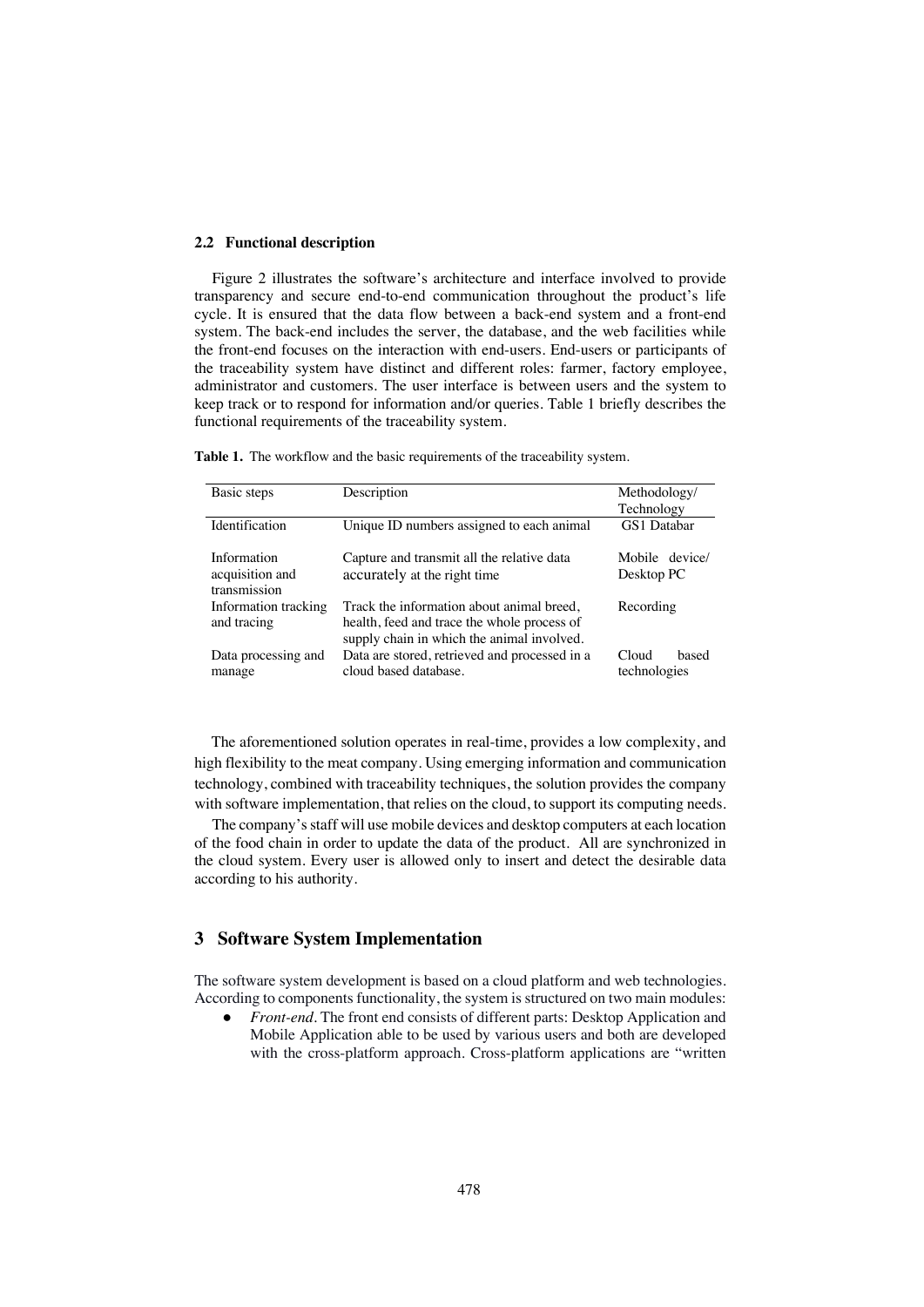once and run anywhere". They are based on only one code base supporting multiple platforms while the native applications are developed specifically for a platform.

● *Back-end*: The back-end consists of the main *Server* and *Database.* The Server is using the REpresentational State Transfer (REST) architecture for communication with clients.

### **3.1 Front – end development**

The most essential element of any traceability system is the provision and handling of captured data. In that implementation, data is getting gathered with Angular Reactive Forms. This type of form is being selected because it allows implementing more complex logic than the simple template-driven forms. The data is transferred through the REST API to the database. The forms are designed concerning the ease of use from the employee's side. Common design patterns have been implemented, so the transition from the mobile device (tablet) to desktop doesn't affect the usability. Furthermore, the interactive elements (e.g. buttons) for the tablet application, are big enough, assuming that the employees wear gloves throughout their shift.

The implementation provides an *authorization form*, which allows the users of the system (e.g., farmer, administrator, employee) to interact with the system in a realtime environment. Any employee with access to the system has some unique credentials that have been created by the administrator. Figure 3 shows the home page of the application. When a user enters the credentials -if are valid- the system checks its role and according to his role, gains access for specific tasks (e.g. access particular forms). The user-farmer, at the farm level, has access only at the farm level forms, the user-employee has access at the factory level and the administrator (super user) has access to both levels. Figures 4-6 shows users' forms.



**Fig. 3.** The home page of desktop application.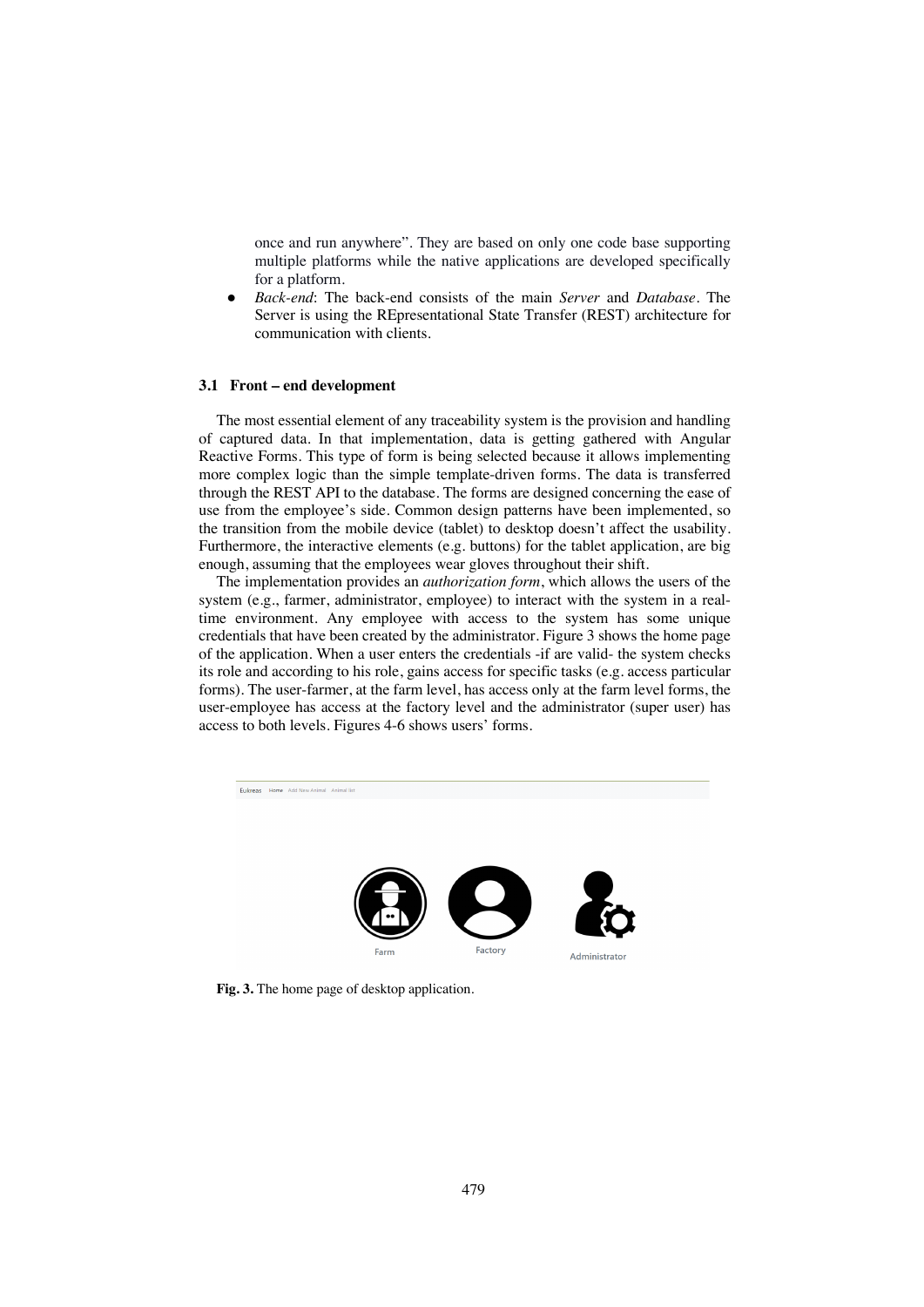| Eukreas<br>Home Add New Animal Animal list |                             |                           |                             |                                      | Logout |
|--------------------------------------------|-----------------------------|---------------------------|-----------------------------|--------------------------------------|--------|
| Close Form<br><b>Breeding Stage Form</b>   | <b>Slaughter Stage Form</b> | <b>Process Stage Form</b> | <b>Frozen Products Form</b> | <b>Standardization Products From</b> |        |
| <b>Supply Stage Form</b>                   |                             |                           |                             |                                      |        |
| <b>Country of Origin</b>                   |                             |                           |                             |                                      |        |
| Greece                                     |                             |                           |                             |                                      |        |
| <b>Supplier name</b>                       |                             |                           |                             |                                      |        |
| Paraskevas Schismenos                      |                             |                           |                             |                                      |        |
| Date of birth                              |                             |                           |                             |                                      |        |
| 2/2/2020                                   |                             |                           |                             |                                      |        |
| 固                                          |                             |                           |                             |                                      |        |
| <b>Date of delivery</b>                    |                             |                           |                             |                                      |        |
| 3/2/2020                                   |                             |                           |                             |                                      |        |
| 固                                          |                             |                           |                             |                                      |        |
| <b>Breed</b>                               |                             |                           |                             |                                      |        |
| Albera                                     |                             |                           |                             |                                      |        |
| Adaptaur                                   |                             |                           |                             |                                      |        |
| Albera<br><b>Black Baldy</b>               |                             |                           |                             |                                      |        |
| Wagyu                                      |                             |                           |                             |                                      |        |
| <b>Health Status</b>                       |                             |                           |                             |                                      |        |
|                                            |                             |                           |                             |                                      |        |

**Fig. 4.** Supply Stage Form for Desktop

|            | Select Form                 |                                      |  |
|------------|-----------------------------|--------------------------------------|--|
|            | <b>Supply Stage Form</b>    | <b>Breeding Stage Form</b>           |  |
| $_{\odot}$ | <b>Slaughter Stage Form</b> | <b>Process Stage Form</b>            |  |
|            | <b>Frozen Products Form</b> | <b>Standardization Products Form</b> |  |
|            |                             |                                      |  |
|            |                             |                                      |  |

**Fig. 5.** Form Menu for Mobile Device

|         | <b>Breeding Stage Form</b> |    |     |        |             |                          |  |
|---------|----------------------------|----|-----|--------|-------------|--------------------------|--|
|         | <b>Breeding Method</b>     |    |     |        |             |                          |  |
|         | Quantity of feed required  |    |     |        |             |                          |  |
|         | Vaccination Date           |    |     |        |             |                          |  |
|         | Type of Vaccine            |    |     |        |             | $\overline{\phantom{a}}$ |  |
| $\circ$ | Illness Date               |    |     |        |             |                          |  |
|         | Illness Name               |    |     |        |             |                          |  |
|         | <b>Treatment Duration</b>  |    |     | CANCEL | <b>DONE</b> |                          |  |
|         | Medicine Name              | 07 | Jan | 2022   |             | -                        |  |
|         |                            | 08 | Feb | 2021   |             |                          |  |
|         | Medicine Dose              | 09 | Mar | 2020   |             |                          |  |
|         | <b>Examination Date</b>    | 10 | Apr |        |             |                          |  |
|         | Evemination Peculte        | 11 | May |        |             |                          |  |

**Fig. 6.** Breeding Stage Form for Mobile Device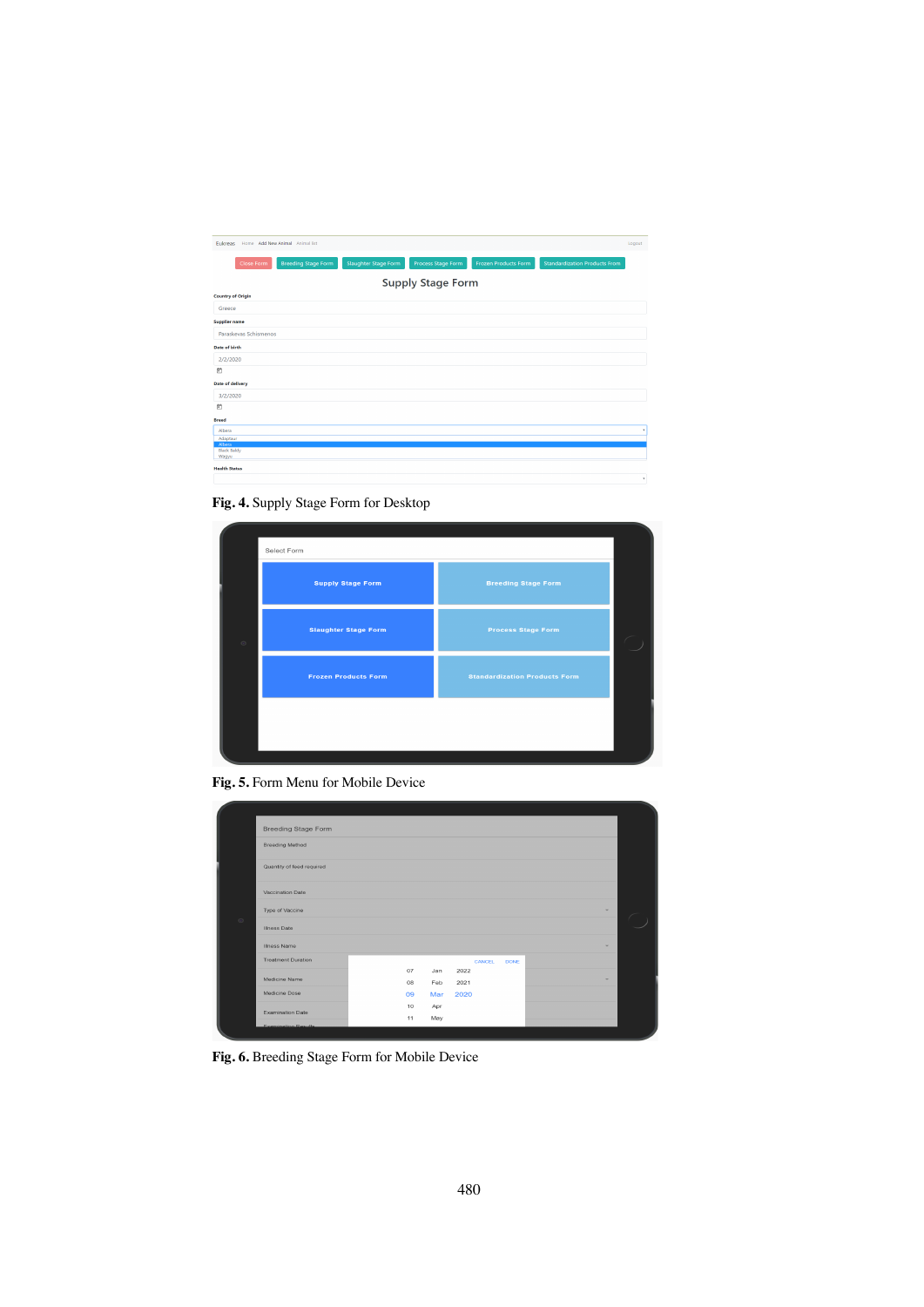#### *3.1.1 Identification*

The most important information for any meat traceability system is the unique identification of the animal throughout its entire product history, the data collection at any products' processing and integrated information management (Yordanov & Angelova, 2006). Each animal or animal product carries its unique id. When the animal reaches the farm, the farmer retrieves all its birth data included in the passport, such as age, origin, and other information. That data is inserted into the traceability system and generates a new unique GS1 Databar, which is the id that will follow the specific animal and its products during the whole traceability process.

#### *3.1.2 The tracking and transmission*

The traceability of the animal is getting implemented, by scanning the GS1 Databar that animal has in all the stages of its life-cycle, so the super-user of the system can track and identify where the animal or its byproducts locate. He has access to various forms only to insert new information about the animal.

There are six different forms divided into two main categories as follows (see Fig. 7):

**Farm Level:** This is the first entry for the animal where the farmer generates a new GS1 Databar and creates a new record in the database with the animal's unique ID. Then, the farmer can add further details or proceed to the next record, by scanning a new animal. The data collection at the farm level is being split into two stages; the supply stage and the breeding stage.

*Supply stage***:** In this stage, the animals enter the farm and the farmer inserts into the system the initial information about the animal, such as country of origin, supplier's name, birthdate, delivery date, breed, weight and health certificates.

*Breeding stage:* After the animal has been registered in the system, the breeding period starts. This is the period where the farm raises the animals until taking them into the abattoir. Information such as the breeding duration, the food quantity consumed by the animal, the date and types of vaccinations and diseases occurred should be filled -after the advice of the veterinarian- with information about disease name, date, treatment duration, medicine dose and, finally, a health report should be submitted.

**Processing Factory Level:** After the breeding period, the animals are getting transferred into the factory for the carcass disassembly, cuts, processing, freezing, and standardization process. There are corresponding forms for all these stages.

*Abattoir stage*: In this stage, the employees scan the GS1 Databar of the carcass to identify it. Further data should be added, such as the weight, the age of the animal at the time of the slaughter, the slaughter date and the location of slaughter.

*Process stage*: After the abattoir stage, the product enters the process stage, where the information such as process date, meat temperature, type of processed meat, the weight of main meat parts and expiry date should be updated.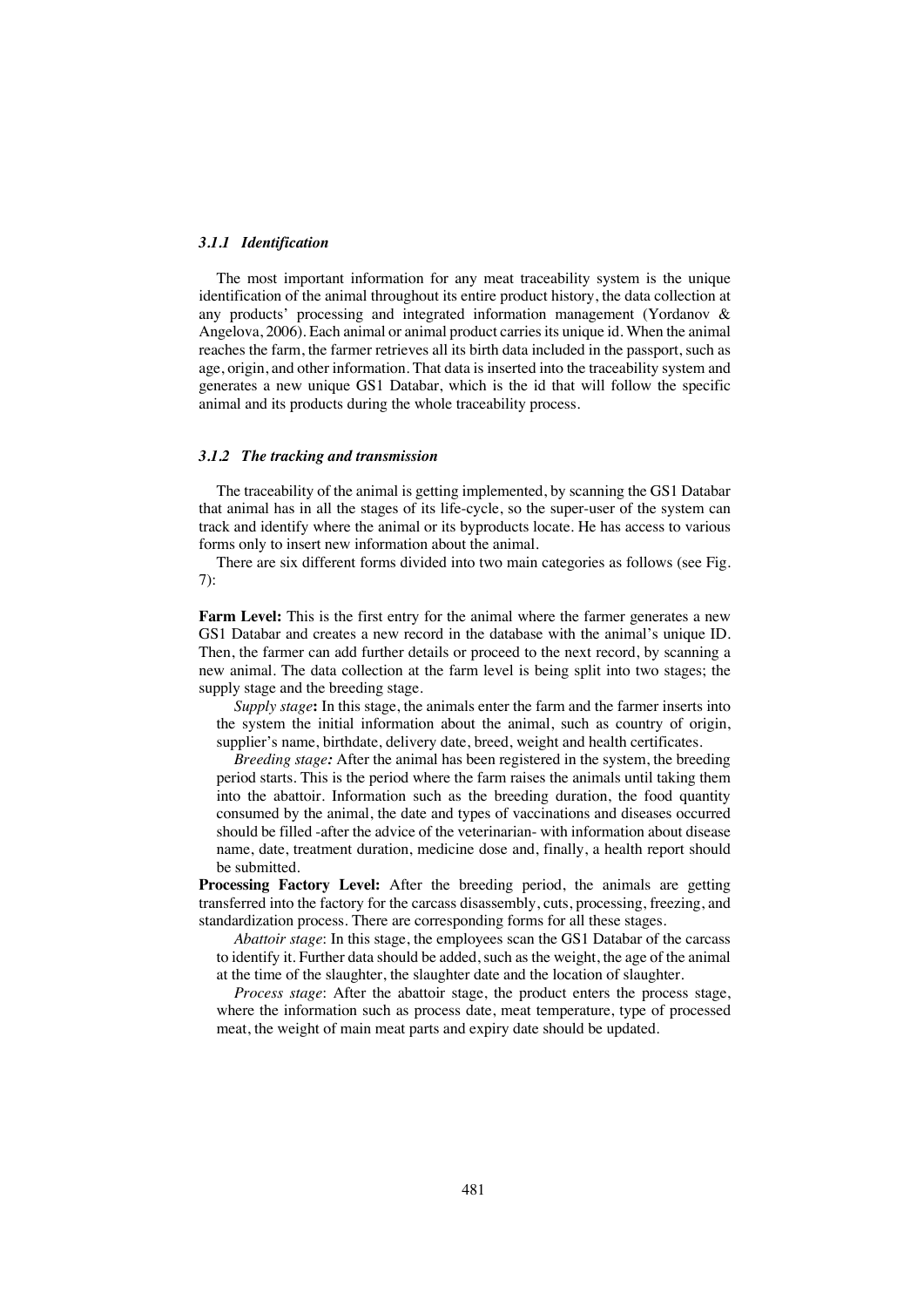*Freezing stage*: The products are getting transferred in the freezer where the freeze date, the conditions of the freezer and the expiry date is getting added to carcass' information.

*Standardization stage***:** The final stage -before the product reaches the store- is the standardization stage, where the details of the standardization process, standardization date and expiry date are added to the animal's record.



**Fig. 7.** Front-end: Structure of forms

Any product, as long as they enter the store, carries the barcode which holds the information that is gathered from the company throughout the whole process -from the farm to store. The customers can scan the barcode and have any information about the products that are about to consume.

#### *3.1.3 The data storage*

All collected information from forms are transmitted and stored to database of system as mentioned at the next section.

#### **3.2 Back- end development**

**Server**: The REST API server is running in a NodeJS environment using the ExpressJS framework to create several services to handle the incoming requests from the frontend. The services are responsible for the transmission of the data between the database and the front-end. The REST API is an architecture that is used for application integration and for provisioning web services that provide better performance, scalability and low coupling (Feng et al., 2009).

**Database***:* The backend is using a NoSQL database to store traceability data. The NoSQL databases are better at handling big data compared to the traditional relational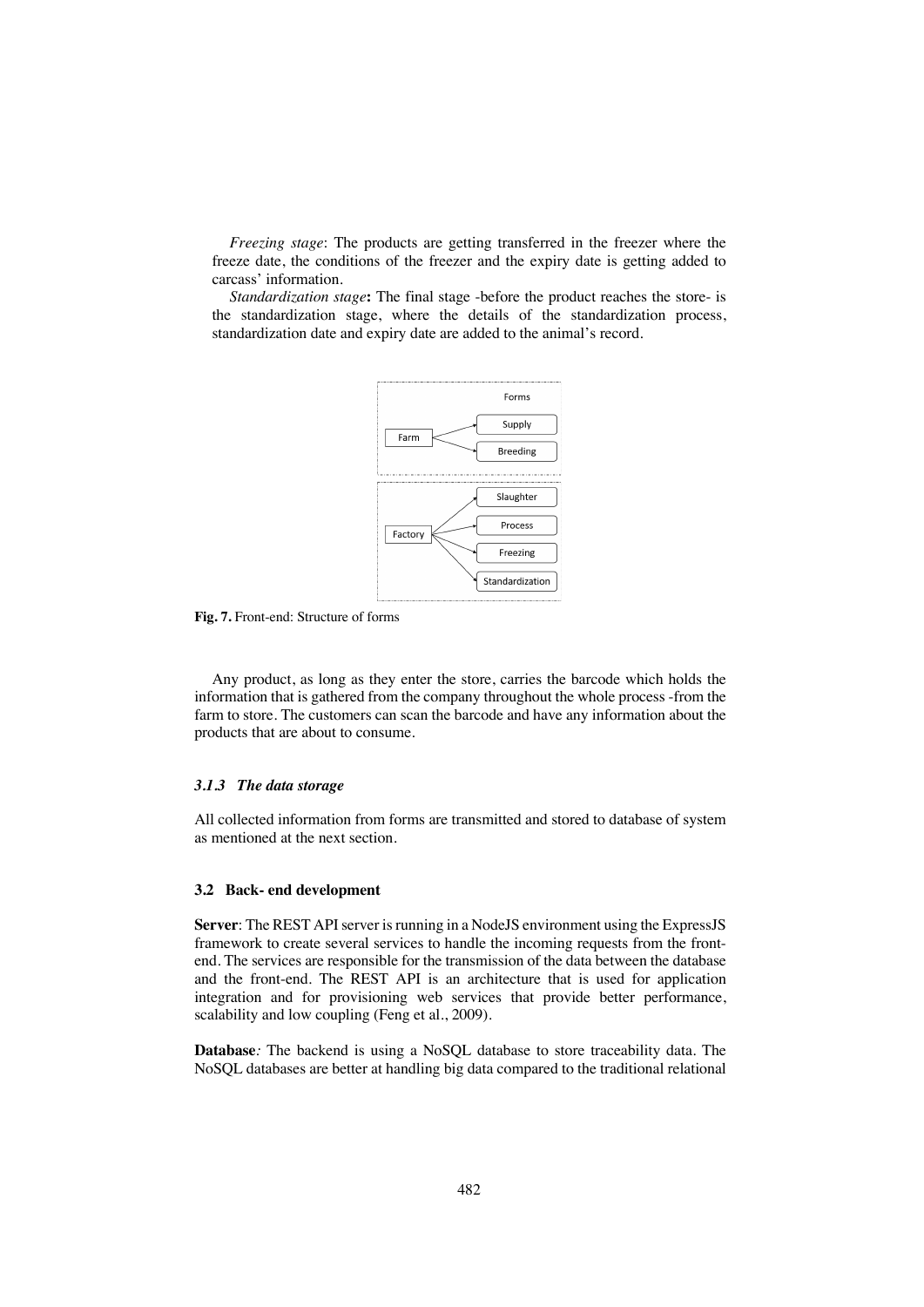database management systems (RDBMS). Moreover, it has flexible data models, providing the ability to make minor changes to the data that are gathered faster and easier (Jose, B., & Abraham, S., 2017).

# **4 Conclusion**

In this work, we present the architecture and the implementation procedure for designing and implementing a cloud-based traceability system for meat products. The developed architecture employs a cloud computing model, mobile devices, and modern technologies in order to provide a user-friendly and flexible traceability system. We focus on end-users and present how to integrate and interact with various traceability tools. The end-user of the system, in accordance with its role is able to monitor, manage, update information or just access the provided information. The established system provides more safety and quality in meat production and it enhances it with more information and knowledge.

**Acknowledgment:** This research work is funded by the Operational Programme "Epirus" 2014-2020, under the project "Advanced traceability of Epirus meat to improve productivity, quality and hygiene by using Business Intelligence Systems – EUKREAS", Co-financed by the European Regional Development Fund (ERDF).

# **References**

- 1. European Parliament. (2002). Regulation (EC) No. 178/2002 of the European Parliament and of the Council. Official Journal of the European Communities. L31/1–L31/24
- 2. International Organization for Standardization (1994). ISO standard 8402:1994, http://www.iso.org
- 3. Regattieri, A., Gamberi, M. and Manzini, R., 2007. Traceability of food products: General framework and experimental evidence. *Journal of food engineering*, *81*(2), pp.347-356.
- 4. Bo, Y. and Wang, H., 2011, May. The application of cloud computing and the internet of things in agriculture and forestry. In *2011 International Joint Conference on Service Sciences* (pp. 168-172). IEEE.
- 5. Shen, J., Zhou, T., Chen, X., Li, J. and Susilo, W., 2018. Anonymous and traceable group data sharing in cloud computing. IEEE Transactions on Information Forensics and Security, 13(4), pp.912-925.
- 6. Xu, M., Siraj, S. and Qi, L., 2015, July. A Hadoop-based data processing platform for fresh agro-products traceability. In *Proceedings of the IADIS International Conference Intelligent Systems and Agents: Las Palmas de Gran Canaria, Spain 22-24 July 2015* (pp. 37-44). IADIS Press.